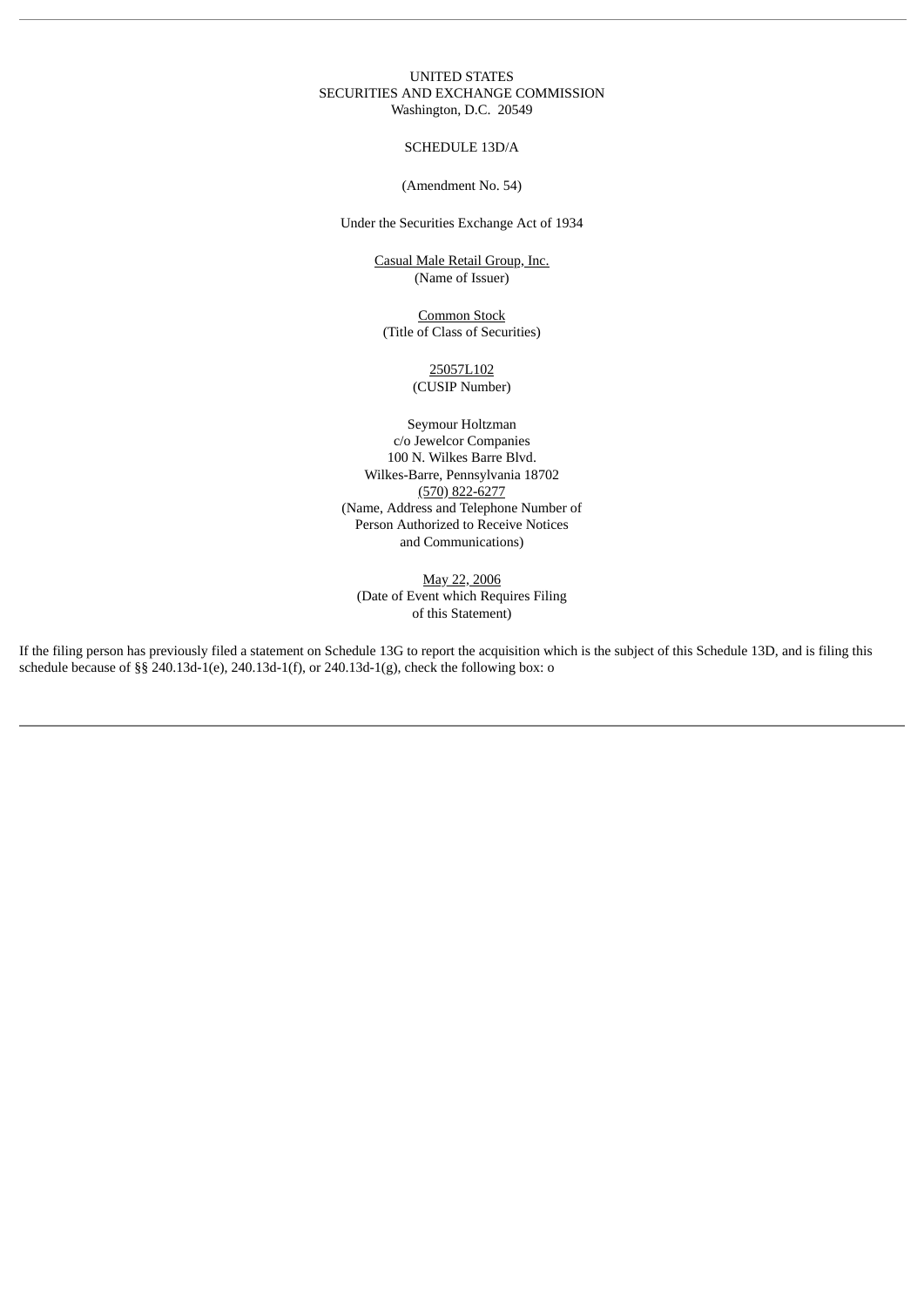| 1)                                                                     | <b>NAME OF REPORTING PERSON</b>                                                |                  |                                                                                    |             |            |             |  |
|------------------------------------------------------------------------|--------------------------------------------------------------------------------|------------------|------------------------------------------------------------------------------------|-------------|------------|-------------|--|
|                                                                        | S.S. OR I.R.S. IDENTIFICATION NO. OF ABOVE PERSON<br>Jewelcor Management, Inc. |                  |                                                                                    |             | 23-2331228 |             |  |
| <b>CHECK THE APPROPRIATE BOX IF A MEMBER OF A GROUP</b><br>2)<br>(b) x |                                                                                |                  | (a)                                                                                | $\mathbf 0$ |            |             |  |
| 3)                                                                     | <b>SEC USE ONLY</b>                                                            |                  |                                                                                    |             |            |             |  |
| 4)                                                                     | <b>SOURCE OF FUNDS</b>                                                         |                  | NA                                                                                 |             |            |             |  |
| 5)<br>2(e)                                                             | $\mathbf 0$                                                                    |                  | CHECK BOX IF DISCLOSURE OF LEGAL PROCEEDINGS IS REQUIRED PURSUANT TO ITEMS 2(d) OR |             |            |             |  |
| 6)                                                                     | <b>CITIZENSHIP OR PLACE OF ORGANIZATION</b>                                    | Nevada           |                                                                                    |             |            |             |  |
| <b>SHARES</b>                                                          | <b>NUMBER OF</b><br><b>BENEFICIALLY</b>                                        | 7)<br>8)         | <b>SOLE VOTING POWER</b><br>147,059(1)<br><b>SHARED VOTING POWER</b>               |             |            |             |  |
| <b>EACH</b>                                                            | <b>OWNED BY</b>                                                                | $\boldsymbol{0}$ |                                                                                    |             |            |             |  |
| <b>REPORTING</b><br><b>PERSON</b><br><b>WITH</b>                       |                                                                                | 9)               | <b>SOLE DISPOSITIVE POWER</b><br>147,059(1)                                        |             |            |             |  |
|                                                                        |                                                                                | 10)              | <b>SHARED DISPOSITIVE POWER</b><br>$\boldsymbol{0}$                                |             |            |             |  |
| 11)                                                                    |                                                                                |                  | AGGREGATE AMOUNT BENEFICIALLY OWNED BY EACH REPORTING PERSON<br>147,059(1)         |             |            |             |  |
| 12)                                                                    |                                                                                |                  | CHECK BOX IF THE AGGREGATE AMOUNT IN ROW (11) EXCLUDES CERTAIN SHARES              |             |            | $\mathbf 0$ |  |
| 13)                                                                    | PERCENT OF CLASS REPRESENTED BY AMOUNT IN ROW (11)<br>0.42%                    |                  |                                                                                    |             |            |             |  |
| 14)                                                                    | <b>TYPE OF REPORTING PERSON</b>                                                |                  | CO                                                                                 |             |            |             |  |
|                                                                        |                                                                                |                  |                                                                                    |             |            |             |  |

(1) Represents warrants to purchase an aggregate of 147,059 shares of Common Stock, all of which are immediately exercisable.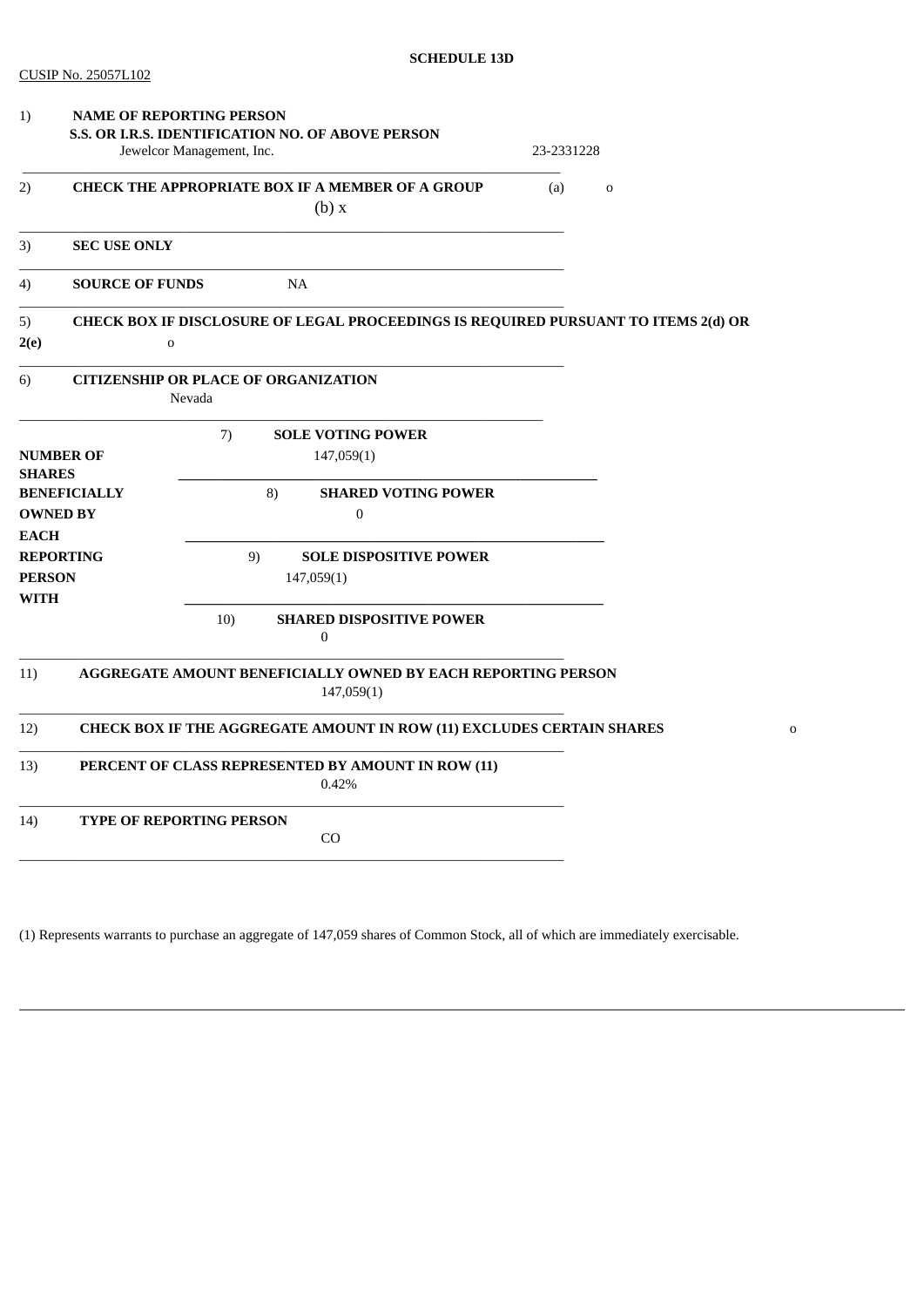|  | CUSIP No. 25057L102 |
|--|---------------------|
|--|---------------------|

| 1)                                                                     | <b>NAME OF REPORTING PERSON</b><br>Seymour Holtzman | S.S. OR I.R.S. IDENTIFICATION NO. OF ABOVE PERSON                                         |   |
|------------------------------------------------------------------------|-----------------------------------------------------|-------------------------------------------------------------------------------------------|---|
| <b>CHECK THE APPROPRIATE BOX IF A MEMBER OF A GROUP</b><br>2)<br>(b) x |                                                     | (a)<br>$\mathbf 0$                                                                        |   |
| 3)                                                                     | <b>SEC USE ONLY</b>                                 |                                                                                           |   |
| 4)                                                                     | <b>SOURCE OF FUNDS</b>                              | PF                                                                                        |   |
| 5)                                                                     |                                                     | CHECK BOX IF DISCLOSURE OF LEGAL PROCEEDINGS IS REQUIRED PURSUANT TO ITEMS 2(d) OR 2(e)   | 0 |
| 6)                                                                     |                                                     | <b>CITIZENSHIP OR PLACE OF ORGANIZATION</b><br><b>United States of America</b>            |   |
| <b>SHARES</b>                                                          | <b>NUMBER OF</b>                                    | 7)<br><b>SOLE VOTING POWER</b><br>5,873,038(1)                                            |   |
| <b>EACH</b>                                                            | <b>BENEFICIALLY</b><br><b>OWNED BY</b>              | 8)<br><b>SHARED VOTING POWER</b><br>$\boldsymbol{0}$                                      |   |
| <b>PERSON</b><br><b>WITH</b>                                           | <b>REPORTING</b>                                    | 9)<br><b>SOLE DISPOSITIVE POWER</b><br>5,873,038(1)                                       |   |
|                                                                        |                                                     | 10)<br><b>SHARED DISPOSITIVE POWER</b><br>0                                               |   |
| 11)                                                                    |                                                     | AGGREGATE AMOUNT BENEFICIALLY OWNED BY EACH REPORTING PERSON<br>5,873,038(1) - See Item 5 |   |
| 12)                                                                    |                                                     | CHECK BOX IF THE AGGREGATE AMOUNT IN ROW (11) EXCLUDES CERTAIN SHARES<br>$\mathbf 0$      |   |
| 13)                                                                    |                                                     | PERCENT OF CLASS REPRESENTED BY AMOUNT IN ROW (11)<br>16.76%                              |   |
| 14)                                                                    |                                                     | <b>TYPE OF REPORTING PERSON</b><br>IN                                                     |   |
|                                                                        |                                                     |                                                                                           |   |

(1) Includes options to purchase an aggregate of 1,690,000 shares of Common Stock and warrants to purchase an aggregate of 80,000 shares of Common Stock, all of which are immediately exercisable and are directly beneficially owned by Mr. Holtzman. Also includes immediately exercisable warrants to purchase an aggregate of 147,059 shares of Common Stock, which are indirectly beneficially owned by Mr. Holtzman. Excludes options to purchase an aggregate of 160,000 shares of Common Stock, 53,333 of which become exercisable on April 24, 2007, 53,333 of which become exercisable on April 24, 2008 and 53,334 of which become exercisable on April 24, 2009.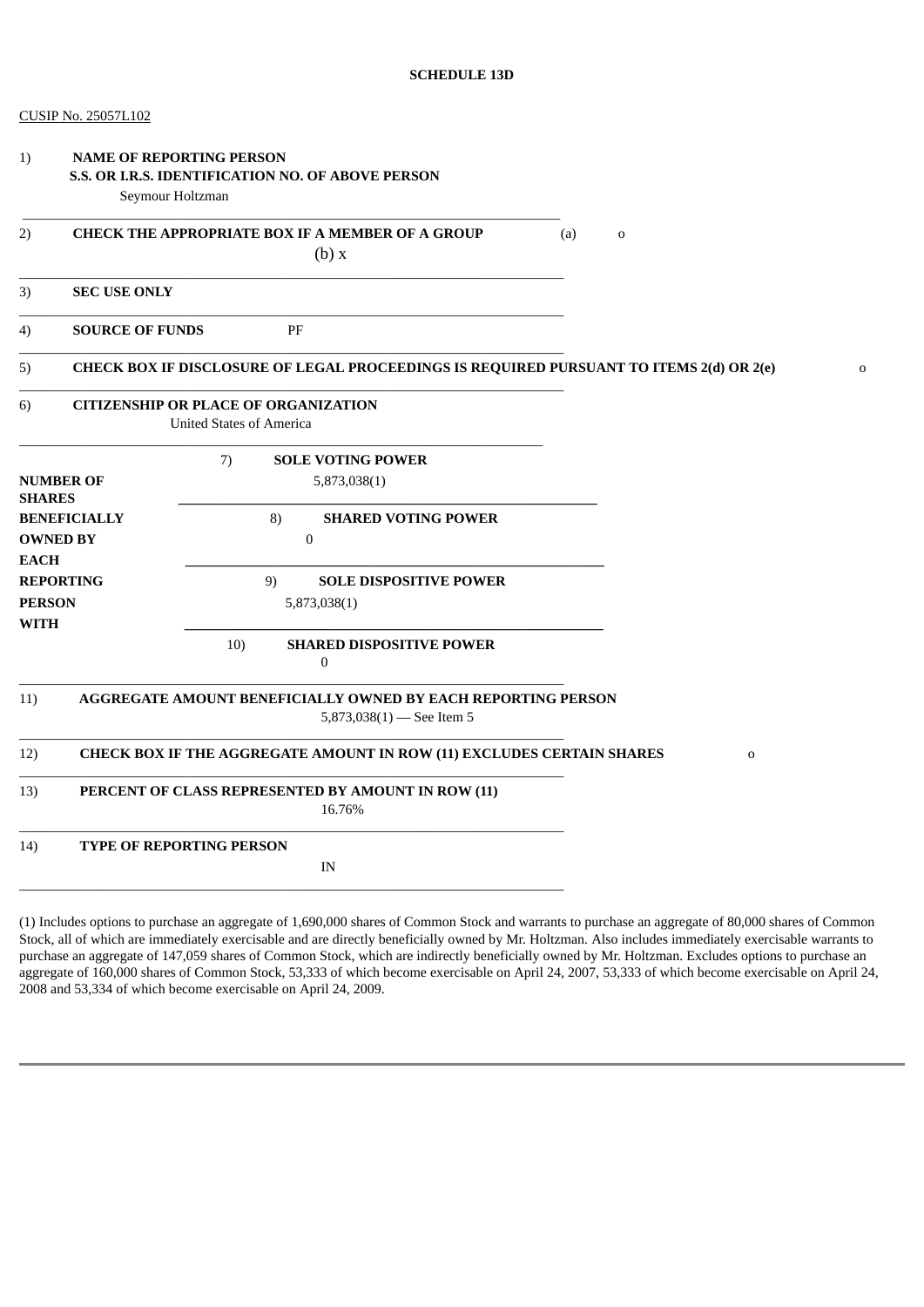|                                                             | (a)<br>$\mathbf 0$<br>(b) x                                                                                                                    |                                                                                                                                                                                                                                                                                                                                                                                                                                                                                                                                                 |  |
|-------------------------------------------------------------|------------------------------------------------------------------------------------------------------------------------------------------------|-------------------------------------------------------------------------------------------------------------------------------------------------------------------------------------------------------------------------------------------------------------------------------------------------------------------------------------------------------------------------------------------------------------------------------------------------------------------------------------------------------------------------------------------------|--|
| <b>SEC USE ONLY</b>                                         |                                                                                                                                                |                                                                                                                                                                                                                                                                                                                                                                                                                                                                                                                                                 |  |
|                                                             | <b>NA</b>                                                                                                                                      |                                                                                                                                                                                                                                                                                                                                                                                                                                                                                                                                                 |  |
| $\mathbf 0$                                                 |                                                                                                                                                |                                                                                                                                                                                                                                                                                                                                                                                                                                                                                                                                                 |  |
|                                                             |                                                                                                                                                |                                                                                                                                                                                                                                                                                                                                                                                                                                                                                                                                                 |  |
|                                                             | 7)<br><b>SOLE VOTING POWER</b><br>$\mathbf{0}$                                                                                                 |                                                                                                                                                                                                                                                                                                                                                                                                                                                                                                                                                 |  |
|                                                             | 8)<br><b>SHARED VOTING POWER</b><br>$\bf{0}$                                                                                                   |                                                                                                                                                                                                                                                                                                                                                                                                                                                                                                                                                 |  |
|                                                             | 9)<br><b>SOLE DISPOSITIVE POWER</b><br>$\boldsymbol{0}$                                                                                        |                                                                                                                                                                                                                                                                                                                                                                                                                                                                                                                                                 |  |
|                                                             | 10)<br><b>SHARED DISPOSITIVE POWER</b><br>$\boldsymbol{0}$                                                                                     |                                                                                                                                                                                                                                                                                                                                                                                                                                                                                                                                                 |  |
|                                                             | $0$ – See Item 5                                                                                                                               |                                                                                                                                                                                                                                                                                                                                                                                                                                                                                                                                                 |  |
|                                                             |                                                                                                                                                | $\mathbf 0$                                                                                                                                                                                                                                                                                                                                                                                                                                                                                                                                     |  |
| PERCENT OF CLASS REPRESENTED BY AMOUNT IN ROW (11)<br>$0\%$ |                                                                                                                                                |                                                                                                                                                                                                                                                                                                                                                                                                                                                                                                                                                 |  |
|                                                             |                                                                                                                                                |                                                                                                                                                                                                                                                                                                                                                                                                                                                                                                                                                 |  |
|                                                             | <b>NUMBER OF</b><br><b>SHARES</b><br><b>BENEFICIALLY</b><br><b>OWNED BY</b><br><b>EACH</b><br><b>REPORTING</b><br><b>PERSON</b><br><b>WITH</b> | <b>NAME OF REPORTING PERSON</b><br>S.S. OR I.R.S. IDENTIFICATION NO. OF ABOVE PERSON<br>Evelyn Holtzman<br><b>CHECK THE APPROPRIATE BOX IF A MEMBER OF A GROUP</b><br><b>SOURCE OF FUNDS</b><br>CHECK BOX IF DISCLOSURE OF LEGAL PROCEEDINGS IS REQUIRED PURSUANT TO ITEMS 2(d) OR<br><b>CITIZENSHIP OR PLACE OF ORGANIZATION</b><br><b>United States of America</b><br>AGGREGATE AMOUNT BENEFICIALLY OWNED BY EACH REPORTING PERSON<br>CHECK BOX IF THE AGGREGATE AMOUNT IN ROW (11) EXCLUDES CERTAIN SHARES<br>TYPE OF REPORTING PERSON<br>IN |  |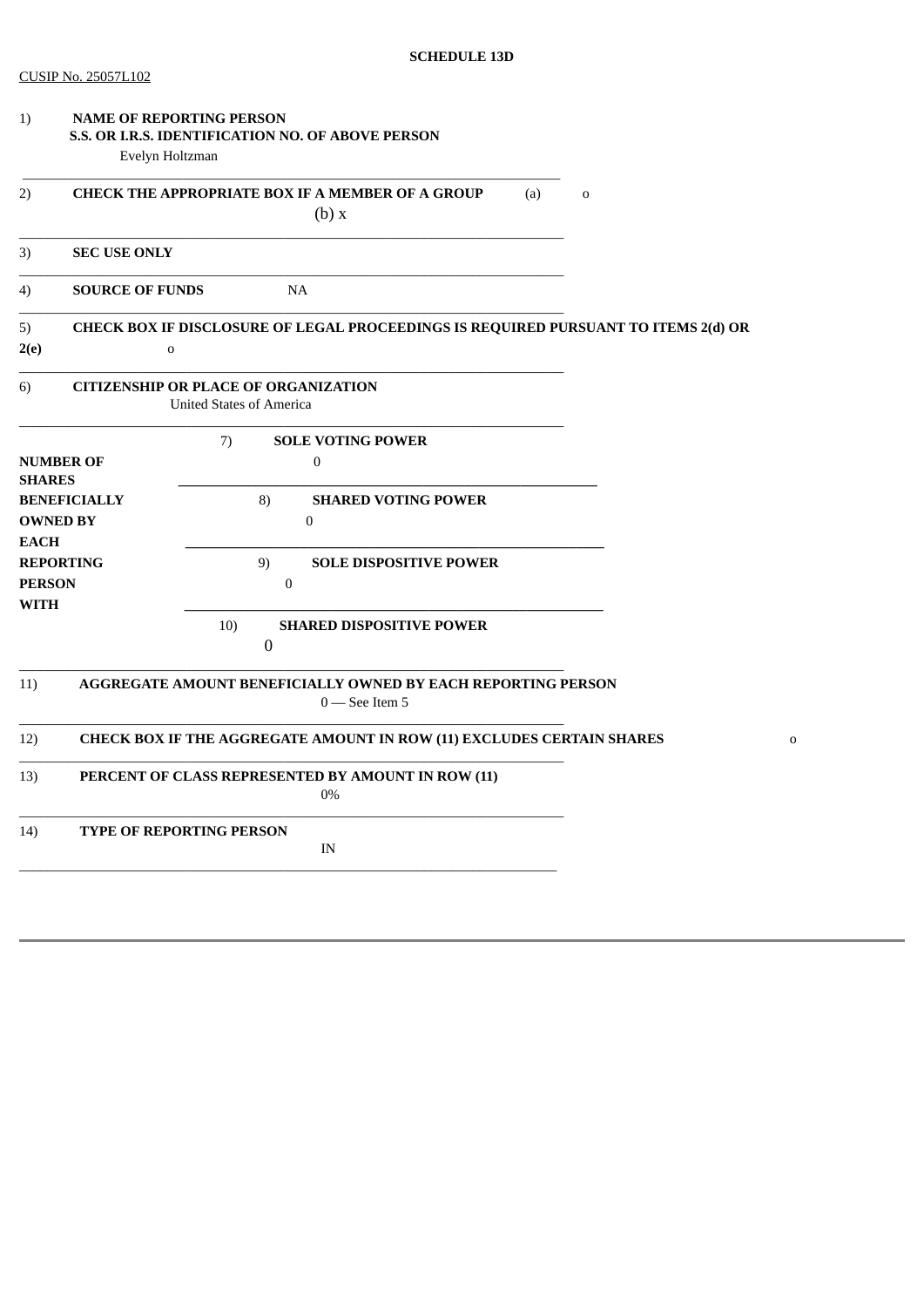| 1)                                                    |                        | <b>NAME OF REPORTING PERSON</b><br>S.S. OR I.R.S. IDENTIFICATION NO. OF ABOVE PERSON    |             |
|-------------------------------------------------------|------------------------|-----------------------------------------------------------------------------------------|-------------|
|                                                       | S.H. Holdings, Inc.    | 23-2512788                                                                              |             |
| 2)                                                    |                        | <b>CHECK THE APPROPRIATE BOX IF A MEMBER OF A GROUP</b><br>(a)<br>$\mathbf 0$<br>(b) x  |             |
| 3)                                                    | <b>SEC USE ONLY</b>    |                                                                                         |             |
| 4)                                                    | <b>SOURCE OF FUNDS</b> | <b>NA</b>                                                                               |             |
| 5)                                                    |                        | CHECK BOX IF DISCLOSURE OF LEGAL PROCEEDINGS IS REQUIRED PURSUANT TO ITEMS 2(d) OR 2(e) | $\mathbf 0$ |
| 6)                                                    |                        | <b>CITIZENSHIP OR PLACE OF ORGANIZATION</b><br>Delaware                                 |             |
| <b>SHARES</b>                                         | <b>NUMBER OF</b>       | 7)<br><b>SOLE VOTING POWER</b><br>$\boldsymbol{0}$                                      |             |
| <b>BENEFICIALLY</b><br><b>OWNED BY</b><br><b>EACH</b> |                        | <b>SHARED VOTING POWER</b><br>8)<br>$\boldsymbol{0}$                                    |             |
| <b>PERSON</b><br><b>WITH</b>                          | <b>REPORTING</b>       | 9)<br><b>SOLE DISPOSITIVE POWER</b><br>$\mathbf{0}$                                     |             |
|                                                       |                        | 10)<br><b>SHARED DISPOSITIVE POWER</b><br>$\boldsymbol{0}$                              |             |
| 11)                                                   |                        | AGGREGATE AMOUNT BENEFICIALLY OWNED BY EACH REPORTING PERSON<br>$0$ – See Item 5        |             |
| 12)                                                   |                        | CHECK BOX IF THE AGGREGATE AMOUNT IN ROW (11) EXCLUDES CERTAIN SHARES<br>$\mathbf 0$    |             |
| 13)                                                   |                        | PERCENT OF CLASS REPRESENTED BY AMOUNT IN ROW (11)<br>0%                                |             |
| 14)                                                   |                        | <b>TYPE OF REPORTING PERSON</b><br>CO                                                   |             |
|                                                       |                        |                                                                                         |             |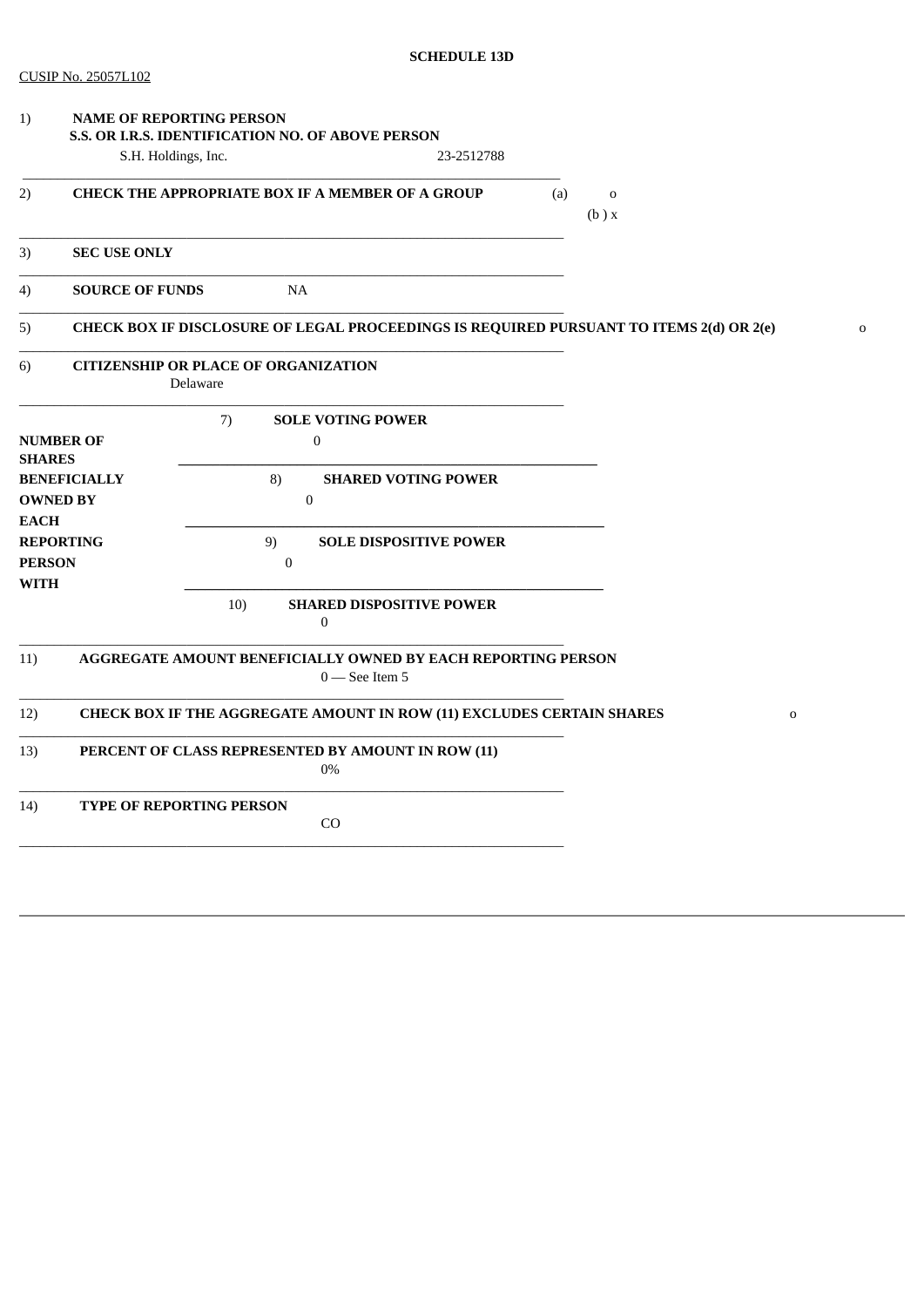| 1)                                           |                     | <b>NAME OF REPORTING PERSON</b><br>S.S. OR I.R.S. IDENTIFICATION NO. OF ABOVE PERSON    |             |
|----------------------------------------------|---------------------|-----------------------------------------------------------------------------------------|-------------|
|                                              |                     | Jewelcor Incorporated<br>24-0858676                                                     |             |
| 2)                                           |                     | <b>CHECK THE APPROPRIATE BOX IF A MEMBER OF A GROUP</b><br>(a)<br>$\mathbf 0$<br>(b) x  |             |
| 3)                                           | <b>SEC USE ONLY</b> |                                                                                         |             |
| <b>SOURCE OF FUNDS</b><br>4)                 |                     | <b>NA</b>                                                                               |             |
| 5)                                           |                     | CHECK BOX IF DISCLOSURE OF LEGAL PROCEEDINGS IS REQUIRED PURSUANT TO ITEMS 2(d) OR 2(e) | $\mathbf 0$ |
| 6)                                           |                     | <b>CITIZENSHIP OR PLACE OF ORGANIZATION</b><br>Pennsylvania                             |             |
|                                              |                     | 7)<br><b>SOLE VOTING POWER</b>                                                          |             |
| <b>SHARES</b>                                | <b>NUMBER OF</b>    | $\boldsymbol{0}$                                                                        |             |
|                                              | <b>BENEFICIALLY</b> | 8)<br><b>SHARED VOTING POWER</b>                                                        |             |
|                                              | <b>OWNED BY</b>     | $\boldsymbol{0}$                                                                        |             |
| <b>EACH</b>                                  | <b>REPORTING</b>    | 9)<br><b>SOLE DISPOSITIVE POWER</b>                                                     |             |
| <b>PERSON</b>                                |                     | $\mathbf{0}$                                                                            |             |
| <b>WITH</b>                                  |                     |                                                                                         |             |
|                                              |                     | 10)<br><b>SHARED DISPOSITIVE POWER</b><br>0                                             |             |
| 11)                                          |                     | AGGREGATE AMOUNT BENEFICIALLY OWNED BY EACH REPORTING PERSON<br>$0$ – See Item 5        |             |
| 12)                                          |                     | CHECK BOX IF THE AGGREGATE AMOUNT IN ROW (11) EXCLUDES CERTAIN SHARES<br>$\mathbf 0$    |             |
| 13)                                          |                     | PERCENT OF CLASS REPRESENTED BY AMOUNT IN ROW (11)<br>$0\%$                             |             |
| 14)<br><b>TYPE OF REPORTING PERSON</b><br>CO |                     |                                                                                         |             |
|                                              |                     |                                                                                         |             |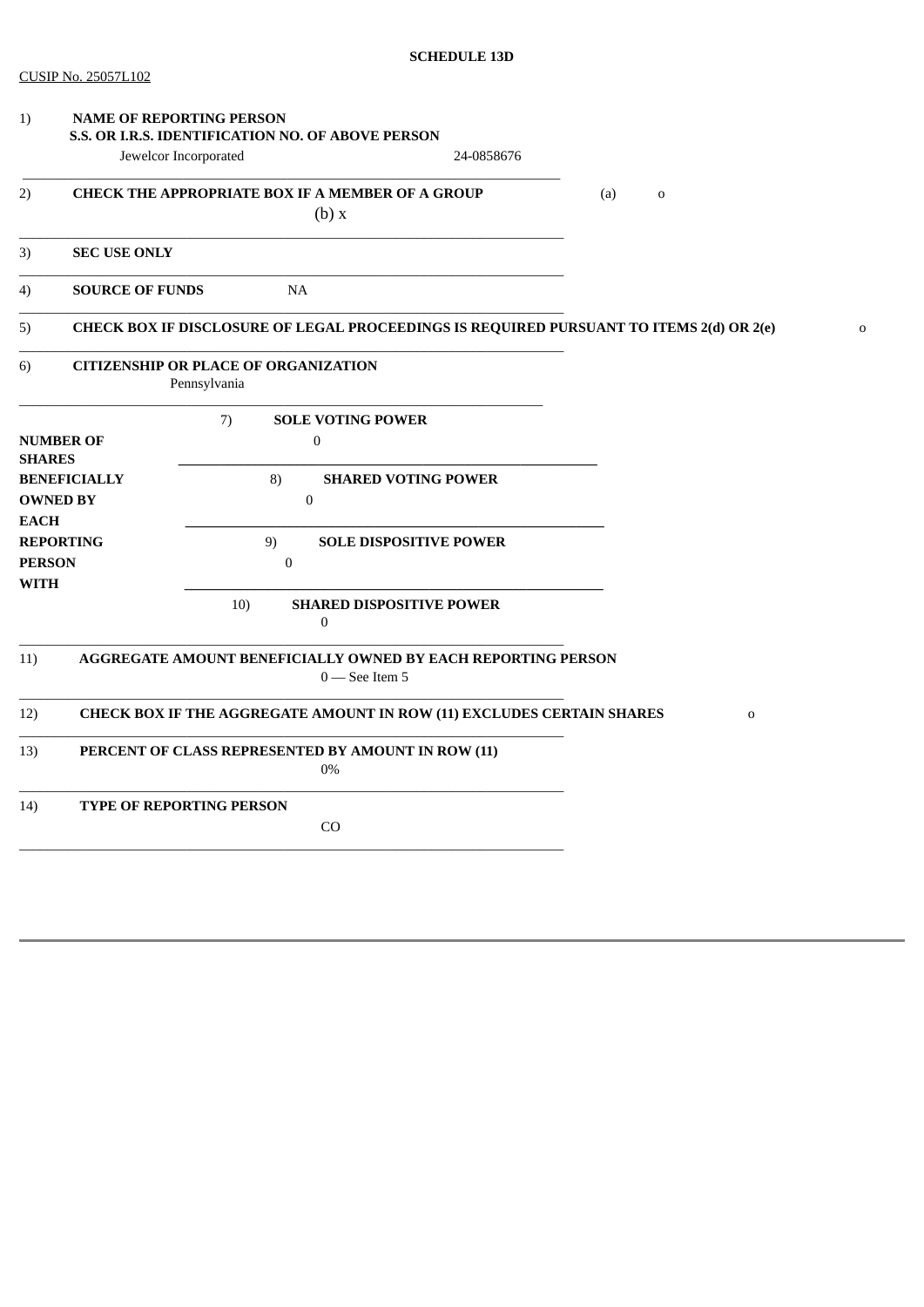This Amendment No. 54 amends and supplements the Schedule 13D, dated November 27, 1998, as amended to date (the "Schedule 13D"), originally filed with the Securities and Exchange Commission by Jewelcor Management, Inc. ("JMI") and others with respect to the common stock, \$.01 par value (the "Common Stock"), of Casual Male Retail Group, Inc., a Delaware corporation (the "Company"). The address of the principal business and principal offices of the Company is 555 Turnpike Street, Canton, Massachusetts 02021.

### Item 3 of the Schedule 13D, "Source and Amount of Funds or Other Consideration," is amended and supplemented by adding the following:

On May 23, 2006, Mr. Holtzman acquired direct beneficial ownership of immediately exercisable warrants to purchase 80,000 shares of Common Stock previously reported as indirectly beneficially owned by Mr. Holtzman through JMI, an entity of which he is controlling shareholder; such shares were previously reported as directly beneficially owned by JMI. Mr. Holtzman delivered a promissory note to JMI for \$487,400 (or an average of approximately \$6.09 per warrant), representing personal funds.

On January 27, 2006, options to purchase 160,000 shares of Common Stock owned by Mr. Holtzman became immediately exercisable. These options were previously reported to vest in three equal installments on the successive anniversaries of the May 9, 2005 grant date. The shares underlying these options were previously disclosed in Amendment No. 53 as being beneficially owned by Mr. Holtzman.

On May 22, 2006, the Company advised JMI that it was increasing JMI's annual compensation under JMI's consulting agreement with the Company to \$527,000 from \$412,000, effective May 1, 2006. The Company also paid a bonus of \$345,000 to Mr. Holtzman based on the Company's 2005 performance.

The Company also granted to Mr. Holtzman options to purchase 160,000 shares of Common Stock, 53,333 of which become exercisable on April 24, 2007, 53,333 of which become exercisable on April 24, 2008 and 53,334 of which become exercisable on April 24, 2009.

#### Item 5(a)-(c) of the Schedule 13D, "Interest in Securities of the Issuer," is amended and supplemented as follows:

As of May 25, 2006, the Reporting Entities included in this filing beneficially own an aggregate of 5,873,038 shares of Common Stock, representing approximately 16.76% of the outstanding shares of Common Stock based upon the 35,038,632 shares of Common Stock outstanding as of March 29, 2006 as reported by the Company in its Form 10-K filed on March 31, 2006.

As of May 25, 2006, Seymour Holtzman may be deemed to beneficially own 5,873,038 shares of Common Stock, representing an aggregate of approximately 16.76% of the outstanding shares of Common Stock. Such amount includes options to purchase an aggregate of 1,690,000 shares of Common Stock and warrants to purchase an aggregate of 80,000 shares of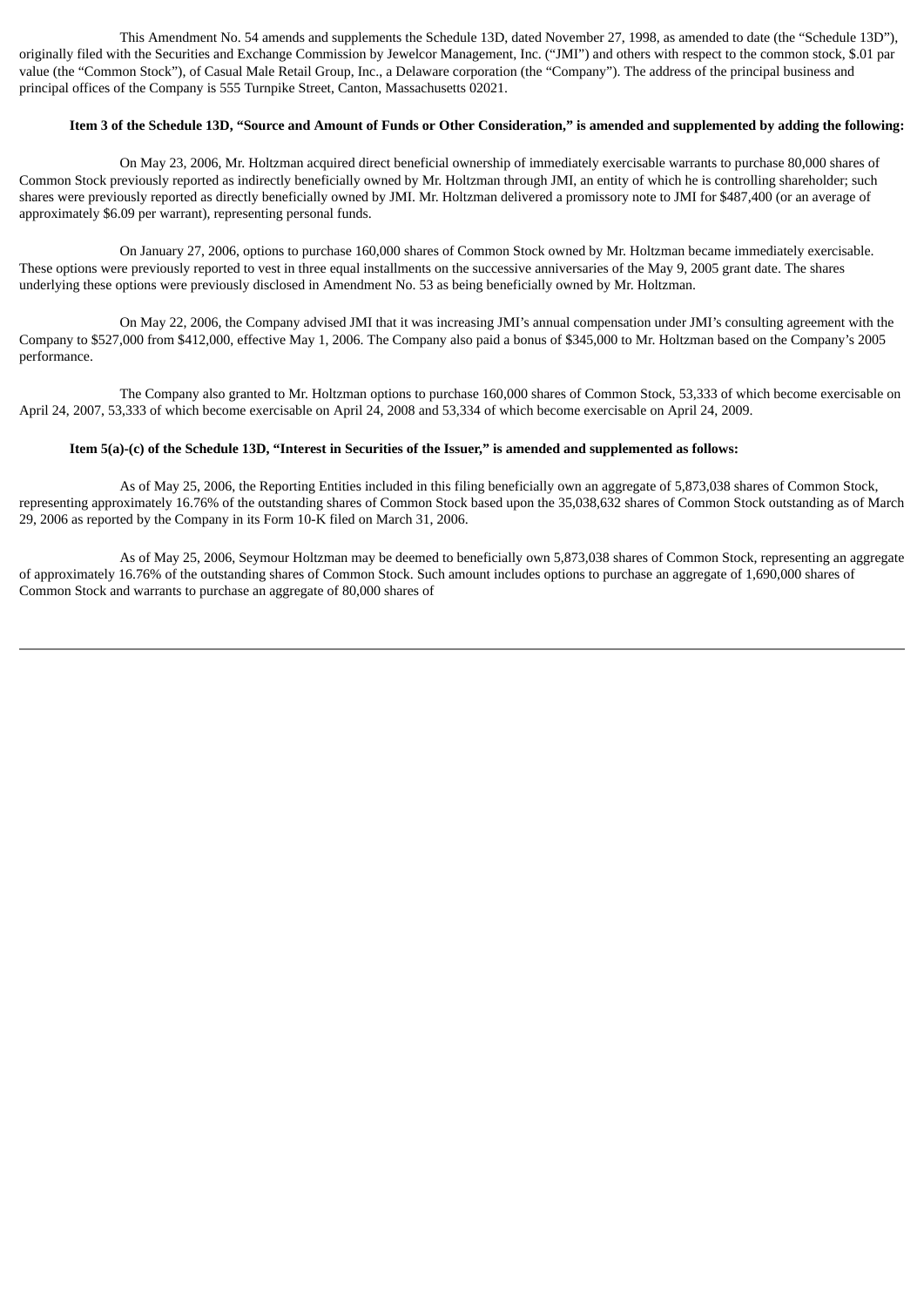Common Stock, all of which are immediately exercisable and are directly beneficially owned by Mr. Holtzman. The 5,873,038 shares of Common Stock also includes currently exercisable warrants to purchase an aggregate of 147,059 shares of Common Stock, which are indirectly beneficially owned by Mr. Holtzman through JMI, an entity of which Mr. Holtzman is controlling shareholder. Mr. Holtzman's relationship with JMI is further described in Item 2 of the Schedule 13D.

As of May 25, 2006, JMI beneficially owned an aggregate of 147,059 shares of Common Stock, representing approximately 0.42% of the outstanding shares of Common Stock. JMI has sole voting and dispositive power over the shares of Common Stock beneficially owned by it.

All transactions effected during the 60 days preceding the date of this filing are disclosed herein.